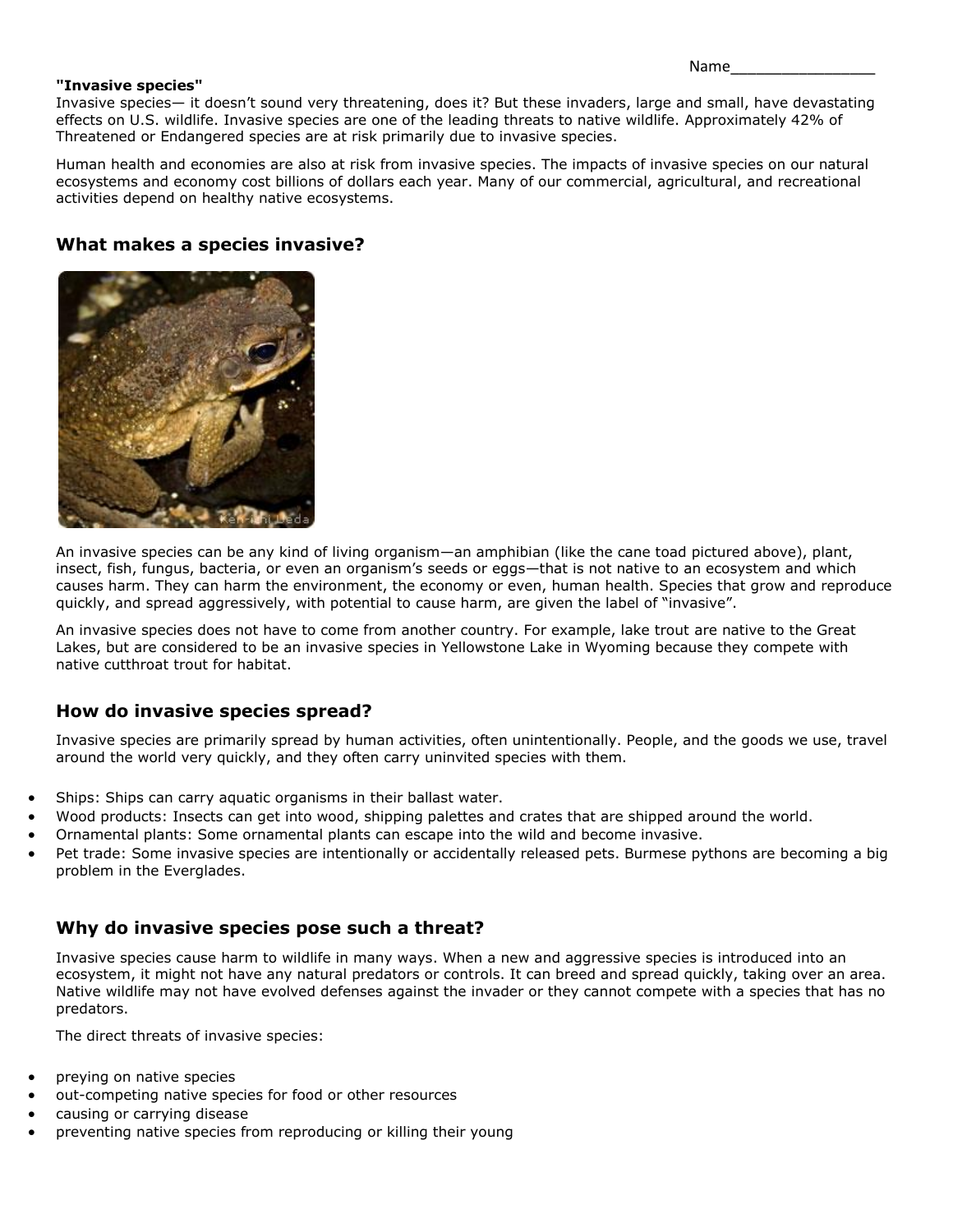Name\_\_\_\_\_\_\_\_\_\_\_\_\_\_\_\_\_

The indirect threats of invasive species:

- Changing food webs: Invasive species can change the [food web](http://www.nwf.org/Wildlife/Wildlife-Conservation/Food-Webs.aspx) in an ecosystem by destroying or replacing native food sources. The invasive species may provide little to no food value for wildlife.
- Decreasing biodiversity: Invasive species can alter the abundance or [diversity of species](http://www.nwf.org/Wildlife/Wildlife-Conservation/Biodiversity.aspx) that are important habitat for native wildlife. Aggressive plant species like kudzu can quickly replace a diverse ecosystem with a monoculture of just kudzu.
- Altering ecosystem conditions: Some invasive species are capable of changing the conditions in an ecosystem, such as changing soil chemistry or the intensity of wildfires.

### **Examples of invasive species**

There are unfortunately many examples of invasive species invasions across the United States. Here are just a few:



- [Asian carp](http://www.nwf.org/Wildlife/Threats-to-Wildlife/Invasive-Species/Asian-Carp.aspx) —a catchall title for species of silver, bighead and black carp from Asia—are a fast-growing fish that outcompete native fish for food and habitat.
- [Brown marmorated stink bugs](http://www.nwf.org/Wildlife/Threats-to-Wildlife/Invasive-Species/Stink-Bugs.aspx) have become an increasing nuisance in homes and to the agriculture industry. Away from their natural predators, stink bug populations are expanding rapidly.
- West Nile virus, spread by mosquitoes infected with the virus, is an invasive pathogen that has caused direct harm to humans (sometimes resulting in death) as well as to wildlife (especially birds). It has been detected throughout most of the continental United States.
- Feral pigs will eat almost anything, including native birds. They compete with native wildlife for food sources such as acorns. Feral pigs spread diseases, such as brucellosis, to people and livestock. E. coli from their feces was implicated in the E. coli contamination of baby spinach in 2006.
- Zebra mussels first came to the U.S. from Eurasia in ship ballast water released into the Great Lakes. Since 1988, they have spread dramatically, out-competing native species for food and habitat. Zebra mussels can attach to almost any hard surface - they clog water intake and discharge pipes, attach themselves to boat hulls and docks, and they even attach to native mussels and crayfish.
- European green crabs found their way into the San Francisco Bay area in 1989. They out-compete native species for food and habitat and eat huge quantities of native shellfish, threatening commercial fisheries.
- Dutch elm disease (caused by the fungus *Ophiostoma ulmi*) is transmitted to trees by elm bark beetles. Since 1930, the disease has spread from Ohio through most of the country, killing over half of the elm trees in the northern U.S.

# **What you can do to help curb the spread of invasive species**

- Plant native plants and remove any invasive plants in your garden. There are many good native plant alternatives to common exotic ornamental plants.
- Learn to identify invasive species in your area. Report any sightings to your county extension agent or local land manager. Learn more about [invasive species in your state.](http://www.nwf.org/What-We-Do/Protect-Wildlife/Invasive-Species.aspx)
- Regularly clean your boots, gear, boat, tires and any other equipment you use outdoors to remove insects and plant parts that may spread invasive species to new places.
- When camping, buy firewood near your campsite (within 30 miles) instead of bringing your own from home, and leave any extra for the next campers. Invertebrates and plants can easily hitch a ride on firewood you haul to or from a campsite -- you could inadvertently introduce an invasive to a new area.